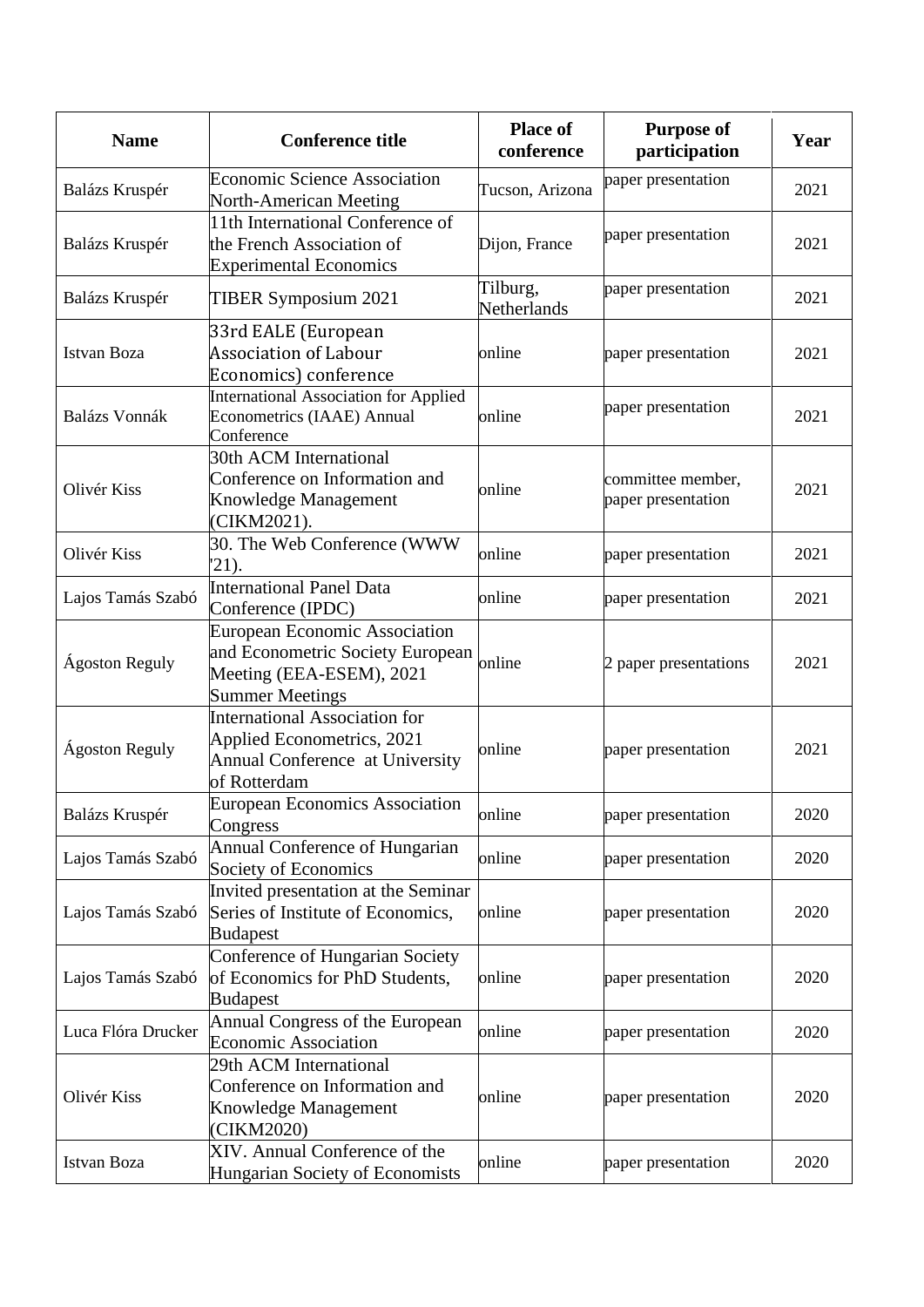| Ágoston Reguly     | <b>International Association for</b><br>Applied Econometrics, 2019<br>Annual Conference at University<br>of Cyprus           | Nicosia, Cyprus                 | paper presentation  | 2019 |
|--------------------|------------------------------------------------------------------------------------------------------------------------------|---------------------------------|---------------------|------|
| Luca Flóra Drucker | Hungarian Society of Economics<br><b>Annual Conference</b>                                                                   | <b>Budapest</b>                 | paper presentation  | 2019 |
| Lajos Tamás Szabó  | Annual Conference of Hungarian<br>Society of Economics                                                                       | <b>Budapest</b>                 | paper presentation  | 2019 |
| Lajos Tamás Szabó  | <b>Labour Economics Researches</b>                                                                                           | Szirák, Hungary                 | paper presentation  | 2019 |
| Lajos Tamás Szabó  | 22nd IZA Summer School in Labor<br>Economics                                                                                 | Buch am<br>Ammersee,<br>Germany | poster presentation | 2019 |
| Lajos Tamás Szabó  | 25th International Panel Data<br>Conference                                                                                  | Vilnius                         | paper presentation  | 2019 |
| Istvan Boza        | 6th Linked Employer-Employee Data<br>(LEED) Workshop                                                                         | Braga, Portugal                 | paper presentation  | 2019 |
| Attila Gáspár      | 11th RGS Doctoral Conference in<br>Economics                                                                                 | Essen, Germany                  | paper presentation  | 2018 |
| Gergely Hajdú      | 13th Nordic conference on<br><b>Behavioural and Experimental</b><br>Economics                                                | Denmark                         | paper presentation  | 2018 |
| Judit Krekó        | 30th EALE (European Association of<br>Labour Economics) conference                                                           | Lyon, France                    | paper presentation  | 2018 |
| Judit Krekó        | 33th Annual Congress of European<br>Economic Association (EEA-ESEM<br>congress)                                              | Köln, Germany                   | paper presentation  | 2018 |
| Judit Krekó        | MKE Annual Conference, 2018                                                                                                  | Budapest,<br>Hungary            | paper presentation  | 2018 |
| Lajos Szabó        | 12th South-Eastern Europe Economic<br><b>Research Workshop</b>                                                               | Tirana, Albania                 | paper presentation  | 2018 |
| Balázs Vonnák      | 6th International PhD Meeting in<br>Economics, organized<br>by the Department of Economics of<br>the University of Macedonia | Thessaloniki,<br>Greece         | paper presentation  | 2018 |
| Istvan Boza        | 6th International PhD Meeting in<br>Economics                                                                                | Thessaloniki,<br>Greece         | paper presentation  | 2018 |
| Istvan Boza        | New Findings in Labor and Education<br>Economics                                                                             | Szirák, Hungary                 | paper presentation  | 2018 |
| <b>Istvan Boza</b> | XI. Annual Conference of the<br>Hungarian Society of Economists                                                              | Budapest,<br>Hungary            | paper presentation  | 2017 |
| <b>Istvan Boza</b> | Network, Complexity and Economic<br>Development International workshop                                                       | Budapest,<br>Hungary            | paper presentation  | 2017 |
| Luca Drucker       | Labor market conference in Szirák                                                                                            | Szirák, Hungary                 | paper presentation  | 2017 |
| Luca Drucker       | <b>RC28 Spring Meeting</b>                                                                                                   | Cologne,<br>Germany             | paper presentation  | 2017 |
| Luca Drucker       | Workshop on Education, Skills, and<br><b>Labor Market Outcomes</b>                                                           | Oslo, Norway                    | paper presentation  | 2017 |
| Attila Gáspár      | of EconomicsBudapest,<br>Hungarian Society<br><b>Annual Conference</b>                                                       | Hungary                         | paper presentation  | 2017 |
| Attila Gáspár      | Annual Conference of the Swiss Lugano,<br>Society for Economics and Statstcs                                                 | Switzerland                     | paper presentation  | 2016 |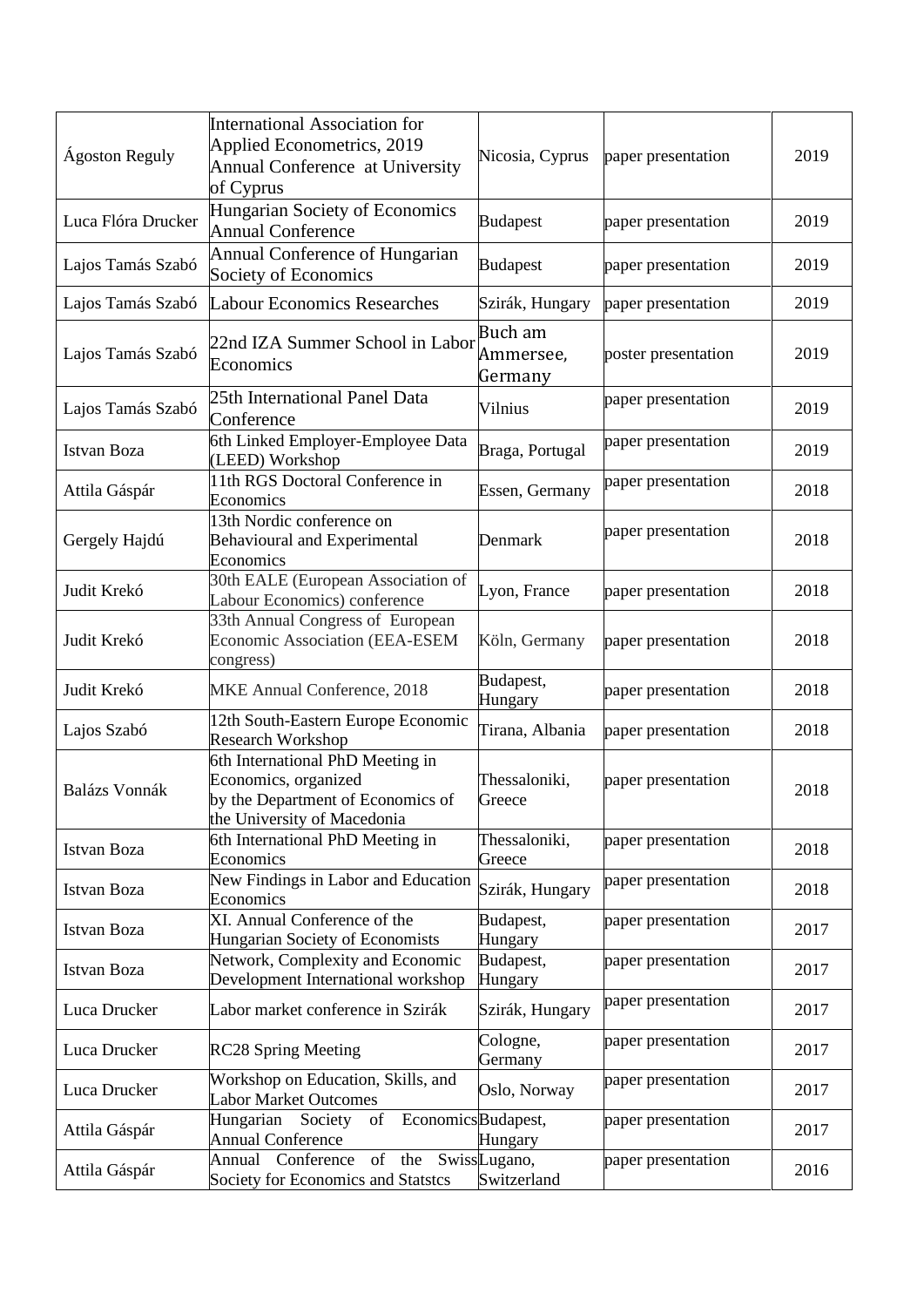| Attila Gáspár        | $_{\rm g}$ th<br><b>IOS/APB/EACES</b><br>Academy – Path Dependencies in $Germany$<br><b>Economic and Social Development</b> | Summer Tutzing,               | paper presentation | 2016 |
|----------------------|-----------------------------------------------------------------------------------------------------------------------------|-------------------------------|--------------------|------|
| Rita Pető            | $WEast$ Moscow – Understanding<br>economic growth and development in Moscow, Russia<br>Central and Eastern Europa           |                               | paper presentation | 2016 |
| Rita Pető            | MKE yearly conference                                                                                                       | Budapest,<br>Hungary          | paper presentation | 2016 |
| Attila Gáspár        | Economic<br>German<br>Conference                                                                                            | HistoryMünster,<br>Germany    | paper presentation | 2015 |
| Attila Gáspár        | III. Graduate Student Workshop of the pécs, Hungary<br>Hungarian Society of Economists                                      |                               | paper presentation | 2015 |
| Attila Gáspár        | 8th RGS Doctoral Conference<br>Economics                                                                                    | in <sub>Essen</sub> , Hungary | paper presentation | 2015 |
| Attila Gáspár        | WEast workshop on economic historyBudapest,<br>and development                                                              | Hungary                       | organizer          | 2015 |
| Rita Pető            | MKE yearly conference                                                                                                       | Budapest,<br>Hungary          | paper presentation | 2015 |
| Rita Pető            | MTA Szirák – Research on Labor<br>Economics                                                                                 | Szirák, Hungary               | paper presentation | 2015 |
| Rita Pető            | <b>WEast Budapest - Historical sources</b><br>of development in Central and Eastern<br>Europe                               | Budapest,<br>Hungary          | paper presentation | 2015 |
| Attila Gáspár        | II. Graduate Student Workshop of the pécs, Hungary<br>Hungarian Society of Economists                                       |                               | paper presentation | 2014 |
| Attila Gáspár        | Herzl seminar for Doctoral students                                                                                         | Telc, Czech<br>Republic       | paper presentation | 2014 |
| Péter Farkas         | First International Association of<br><b>Applied Econometrics</b>                                                           | London, UK                    | paper presentation | 2014 |
| <b>Balázs Reizer</b> | "Strengthening Efficiency and<br>Competitiveness in the European<br>Knowledge Economies" (4th SEEK)                         | Mannheim,<br>Germany          | paper presentation | 2014 |
| Bálint Menyhért      | 17 <sup>th</sup> IZA European Summer School in<br><b>Labor Economics</b>                                                    | Buch/Ammersee,<br>Germany     | paper presentation | 2014 |
| Bálint Menyhért      | 29 <sup>th</sup> Annual Congress of the European Toulouse,<br><b>Economic Association</b>                                   | France                        | paper presentation | 2014 |
| Miklós Farkas        | <b>Warsaw International Economic</b><br>Meeting 2014                                                                        | Warsaw, Poland                | paper presentation | 2014 |
| Pawel Bukowski       | Visegrad Fund Workshop on<br><b>Educational Policies</b>                                                                    | Budapest,<br>Hungary          | paper presentation | 2014 |
| Pawel Bukowski       | <b>Educational Governance and Finance</b>                                                                                   | Asker, Norway                 | paper presentation | 2014 |
| Pawel Bukowski       | The 20th Annual Dubrovnik<br><b>Economics Conference</b>                                                                    | Dubrovnik,<br>Croatia         | paper presentation | 2014 |
| Pawel Bukowski       | Kent Frontier Research in Social-<br><b>Economic History Meeting</b>                                                        | Canterbury, UK                | paper presentation | 2014 |
| Pawel Bukowski       | WEast Workshop on Economic<br>History                                                                                       | Belgrade, Serbia              | paper presentation | 2014 |
| Pawel Bukowski       | <b>Warsaw International Economics</b><br>Meeting                                                                            | Warsaw, Poland                | paper presentation | 2014 |
| Dzsamila Vonnák      | II. MKE-PTE Nyári<br>Műhelykonferencia                                                                                      | Pécs, Hungary                 | paper presentation | 2014 |
| Dzsamila Vonnák      | Summer Workshop of the Institute<br>of Economics of the Hungarian                                                           | Budapest,<br>Hungary          | paper presentation | 2014 |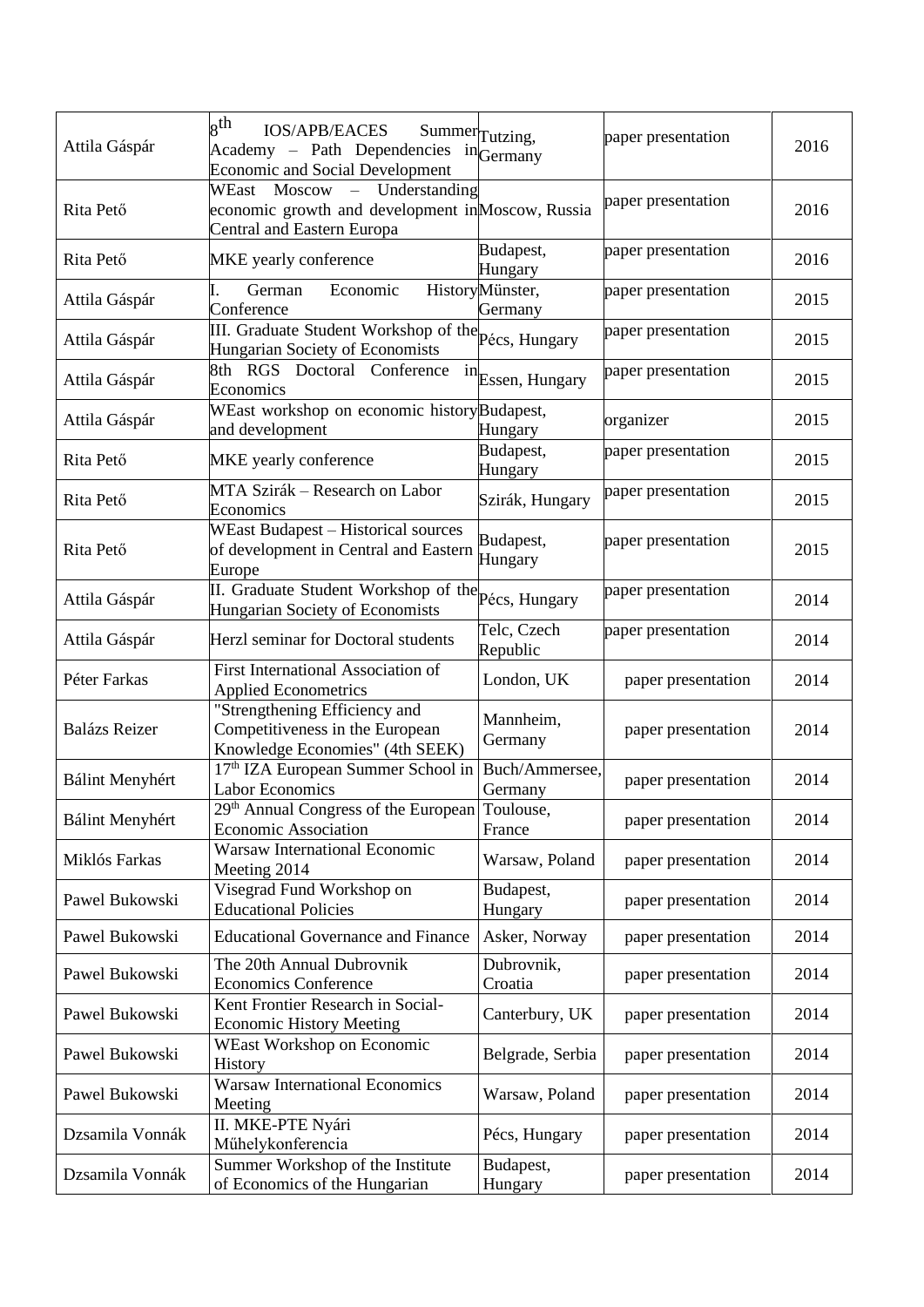|                          | Academy of Science                                                                                              |                               |                    |      |
|--------------------------|-----------------------------------------------------------------------------------------------------------------|-------------------------------|--------------------|------|
| Peter Zsohar             | 16 <sup>th</sup> International Symposium on<br><b>Dynamic Games and Applications</b>                            | Amsterdam, The<br>Netherlends | paper presentation | 2014 |
| Rita Pető                | Summerschool of the European<br>Historical Economics Society (EHES)                                             | Berlin, Germany               | paper presentation | 2014 |
| Marta Bisztray           | MKE (Hungarian Society of<br>Economists)                                                                        | Budapest,<br>Hungary          | paper presentation | 2013 |
| Palma Mosberger          | <b>European Historical Economics</b><br><b>Society Conference</b>                                               | London, UK                    | paper presentation | 2013 |
| Dzsamila Vonnák          | Conference of the Hungarian<br><b>Economic Association</b>                                                      | Budapest,<br>Hungary          | paper presentation | 2013 |
| Dzsamila Vonnák          | MKE-PTE Nyári Műhelykonferencia                                                                                 | Pécs, Hungary                 | paper presentation | 2013 |
| Pawel Bukowski           | 30 <sup>th</sup> Annual Conference of European<br>Association of Law and Economics                              | Warsaw, Poland                | paper presentation | 2013 |
| Marta Bisztray           | I. MKE-PTE Nyári<br>Műhelykonferencia                                                                           | Pécs, Hungary                 | paper presentation | 2013 |
| <b>Balázs Reizer</b>     | MKE (Hungarian Society of<br>Economists)                                                                        | Budapest,<br>Hungary          | paper presentation | 2012 |
| <b>Andras Peter Kiss</b> | Annual Meeting of the European<br>Association for Research in Industrial<br>Economics (EARIE)                   | Rome, Italy                   | paper presentation | 2012 |
| Calin-VladDemian         | 4th Economic Challenges in Enlarged<br>Conference<br>Europe                                                     | Tallinn, Estonia              | paper presentation | 2012 |
| Calin-VladDemian         | 7th Annual International Symposium<br>on Economic Theory, Policy and<br>Applications                            | Athens, Greece                | paper presentation | 2012 |
| Calin-VladDemian         | European Trade Study Group<br>2012<br>Conference                                                                | Leuven,<br>Belgium            | paper presentation | 2012 |
| Bálint Menyhért          | Economic Challenges in Enlarged<br>Europe                                                                       | Tallinn, Estonia              | paper presentation | 2012 |
| Corina Haita             | Bratislava Economic meeting                                                                                     | Bratislava,<br>Slovakia       | paper presentation | 2012 |
| András Péter Kiss        | Management and Economics of<br><b>Information and Communication</b><br>Technologies                             | Munich,<br>Germany            | paper presentation | 2012 |
| Corina Haita             | 18th Annual Conference of the<br>European Association of the<br><b>Environmental and Resource</b><br>Economists | Rome, Italy                   | paper presentation | 2011 |
| Corina Haita             | 14th Annual Conference on Global<br>Economic Analysis                                                           | Venice                        | paper presentation | 2011 |
| Corina Haita             | Market Failure and Market Design                                                                                | Louvain-la-<br>Neuve, Belgium | paper presentation | 2011 |
| Katarina Lukacsy         | The 16th Spring Meeting of Young<br>Economists                                                                  | Groningen,<br>Netherlands     | paper presentation | 2011 |
| Anikó Bíró               | The European Winter Meeting of the<br><b>Econometric Society</b>                                                | Rome, Italy                   | paper presentation | 2010 |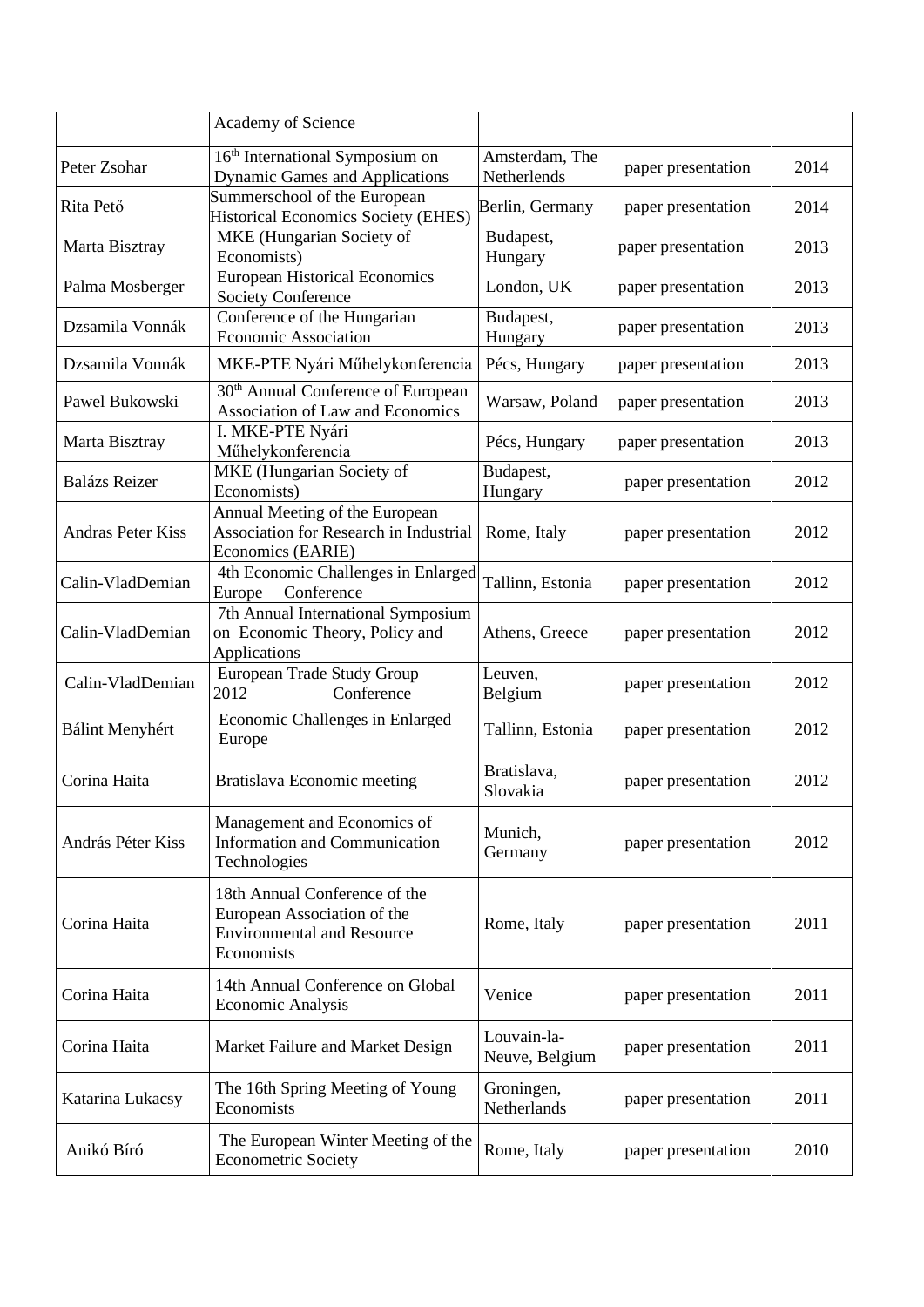| Anikó Bíró       | Conference of the Hungarian<br><b>Economic Association</b>                                                                             | Budapest,<br>Hungary      | paper presentation    | 2010 |
|------------------|----------------------------------------------------------------------------------------------------------------------------------------|---------------------------|-----------------------|------|
| Cecília Hornok   | Conference of the Hungarian<br><b>Economic Association</b>                                                                             | Budapest,<br>Hungary      | paper presentation    | 2010 |
| Corina Haita     | 6th Biennial Conference of the<br><b>Czech Economics Society</b>                                                                       | Prague, Czech<br>Republic | paper presentation    | 2010 |
| Anikó Bíró       | <b>EEA Annual Congress</b>                                                                                                             | Glasgow,<br>Scotland      | paper presentation    | 2010 |
| Anikó Bíró       | <b>Health Econometrics Workshop</b>                                                                                                    | Rome, Italy               | paper presentation    | 2010 |
| Gábor Antal      | 11thInternational Conference on<br>Economic and Social Development -<br><b>EACES Workshop</b>                                          | Moscow, Russia            | presentation          | 2010 |
| Gábor Antal      | Meeting of the COST Network<br>"ComparativeAnalysis of Enterprise<br>Data: Industry Dynamics, Firm<br>Performance, and WorkerOutcomes" | Amsterdam,<br>Netherlands | presentation          | 2010 |
| Gábor Antal      | 10th Comparative Analysis<br>ofEnterprise Data (CAED)<br>Conference                                                                    | London, UK                | presentation          | 2010 |
| Katarina Lukacsy | The 2nd International Conference<br>"Economies of Central and Eastern<br>Europe: Convergence, Opportunities<br>and Challenges"         | Tallinn, Estonia          | paper presentation    | 2010 |
| Dora Benedek     | 2010 Annual Congress of the<br><b>International Institue of Public</b><br>Finance                                                      | Uppsala,<br>Sweden        | 2 paper presentations | 2010 |
| Cecília Hornok   | European Trade Study Group<br>(ETSG) Annual Conference                                                                                 | Lausanne,<br>Switzerland  | paper presentation    | 2010 |
| Cecília Hornok   | 2nd Conference of Marie Curie ITN<br>"Globalization, Investment and<br>Services Trade"                                                 | Ljubljana,<br>Slovenia    | paper presentation    | 2010 |
| Cecília Hornok   | WIOD Conference "Industry-Level<br>Analyses of Globalization and its<br>Consequences "                                                 | Vienna, Austria           | paper presentation    | 2010 |
| Gabor Koltay     | 36th Annual Conference of the<br><b>European Association for Research</b><br>in Industrial Economics (EARIE)                           | Ljubljana,<br>Slovenia    | paper presentation    | 2009 |
| Anikó Bíró       | Magyar Közgazdaságtudományi<br>Egyesület (MKE)                                                                                         | Budapest,<br>Hungary      | paper presentation    | 2009 |
| Anikó Bíró       | Nordic Econometric Meeting                                                                                                             | Lund, Sweden              | paper presentation    | 2009 |
| Cecília Hornok   | Conference of the Hungarian<br><b>Economic Association</b>                                                                             | Budapest,<br>Hungary      | paper presentation    | 2009 |
| Cecília Hornok   | 3rd FIW Research Conference in                                                                                                         | Vienna, Austria           | paper presentation    | 2009 |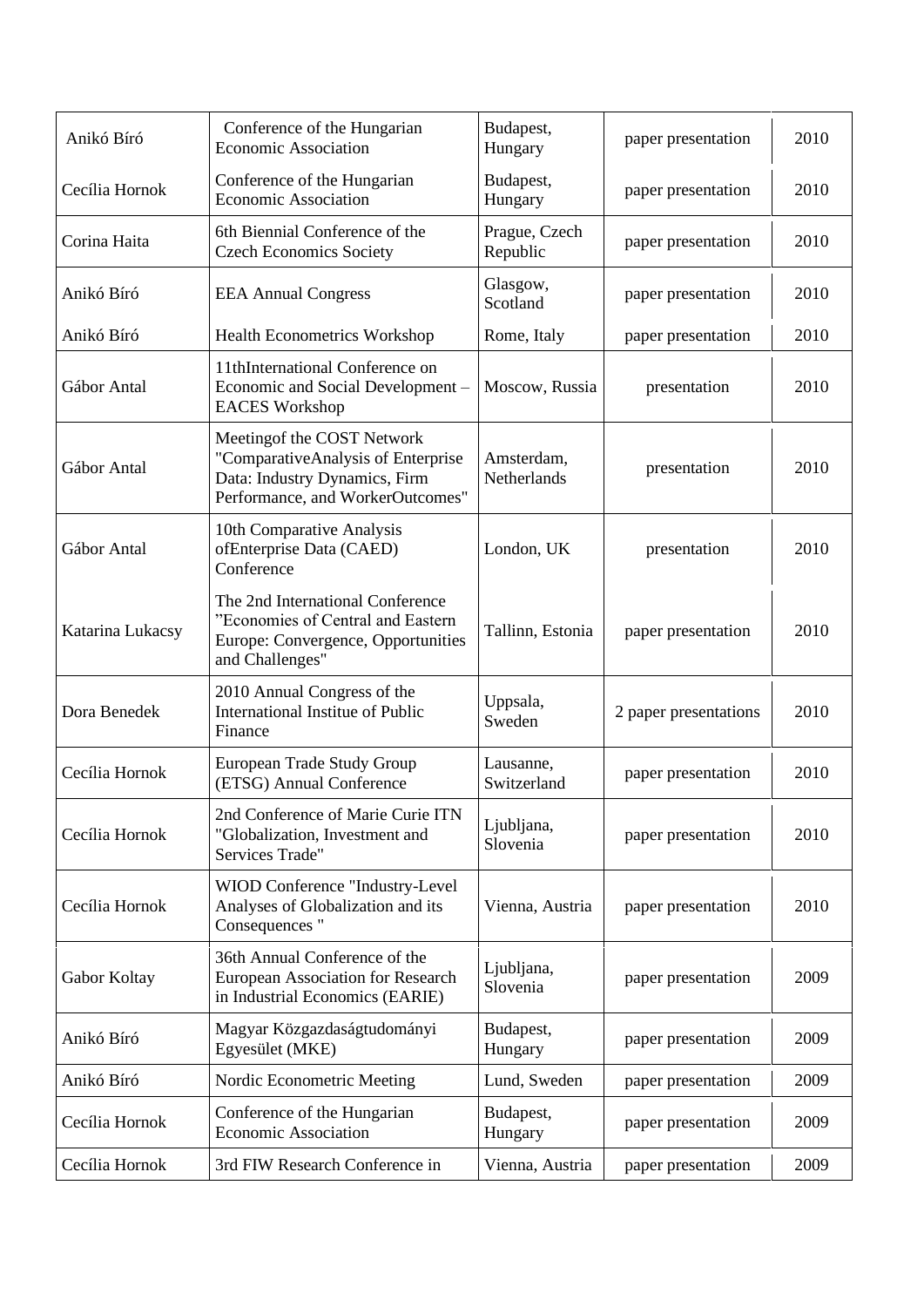|                  | <b>International Economics</b>                                |                               |                                                                                                                   |      |
|------------------|---------------------------------------------------------------|-------------------------------|-------------------------------------------------------------------------------------------------------------------|------|
| Cecília Hornok   | European Trade Study Group<br>(ETSG) Annual Conference        | Rome, Italy                   | paper presentation                                                                                                | 2009 |
| Katarina Lukacsy | 4th South East European Doctoral<br><b>Student Conference</b> | Thessaloniki,<br>Greece       | paper presentation                                                                                                | 2009 |
| Mariann Rigo     | Doctoral Workshop, Universite<br>Catholique de Louvain        | Louvain-la-<br>Neuve, Belgium | paper presentation                                                                                                | 2009 |
| Anikó Bíró       | Doctoral Meeting of Montpellier                               | Montpellier,<br>France        | paper presentation                                                                                                | 2009 |
| Cecilia Hornok   | XIV. Spring Meeting of Young<br>Economists                    | Istanbul, Turkey              | paper presentation                                                                                                | 2009 |
| Krisztina Büti   | Corporate Governance in the Public<br>Interest                | Cambridge, UK                 | Presentation<br>"Convergence and<br>Path Dependence in<br>Corporate Governance<br>Practices in Central<br>Europe" | 2009 |
| Krisztina Büti   | <b>Interfirm Networks</b>                                     | Florence, Italy               | Presentation<br>"Interfirm Networks"                                                                              | 2008 |
| Mariann Rigo     | Conference of the Hungarian<br><b>Economic Association</b>    | Budapest,<br>Hungary          | paper presentation                                                                                                | 2008 |
| Gabor Antal      | Conference of the Hungarian<br><b>Economic Association</b>    | Budapest,<br>Hungary          | paper presentation                                                                                                | 2008 |
| Mariann Rigo     | 7th Meeting of the Microdata<br><b>Methods and Practice</b>   | Budapest,<br>Hungary          | paper presentation                                                                                                | 2008 |
| Gabor Antal      | 7th Meeting of the Microdata<br>Methods and Practice          | Budapest,<br>Hungary          | paper presentation                                                                                                | 2008 |
| Mariann Rigo     | 2 <sup>nd</sup> RGS Doctoral Conference in<br>Economics       | Essen, Germany                | paper presentation                                                                                                | 2008 |
| Gabor Antal      | 2 <sup>nd</sup> RGS Doctoral Conference in<br>Economics       | Essen, Germany                | paper presentation                                                                                                | 2008 |
| Bíró Anikó       | Magyar Közgazdaságtudományi<br>Egyesület (MKE)                | Budapest,<br>Hungary          | paper presentation                                                                                                | 2008 |
| Cecilia Hornok   | Magyar Közgazdaságtudományi<br>Egyesület (MKE)                | Budapest,<br>Hungary          | participant                                                                                                       | 2008 |
| Peter Harasztosi | Magyar Közgazdaságtudományi<br>Egyesület (MKE)                | Budapest,<br>Hungary          | paper presentation                                                                                                | 2008 |
| Anna Naszodi     | Seminar at Katholieke Universiteit<br>Leuven                  | Leuven,<br>Belgium            | paper presentation                                                                                                | 2008 |
| Anna Naszodi     | <b>XIIIth Spring Meeting of Young</b><br>Economists (SMYE)    | Lille, France                 | paper presentation                                                                                                | 2008 |
| Anna Naszodi     | Doctoral Seminar Series at Corvinus                           | Budapest,                     | paper presentation                                                                                                | 2008 |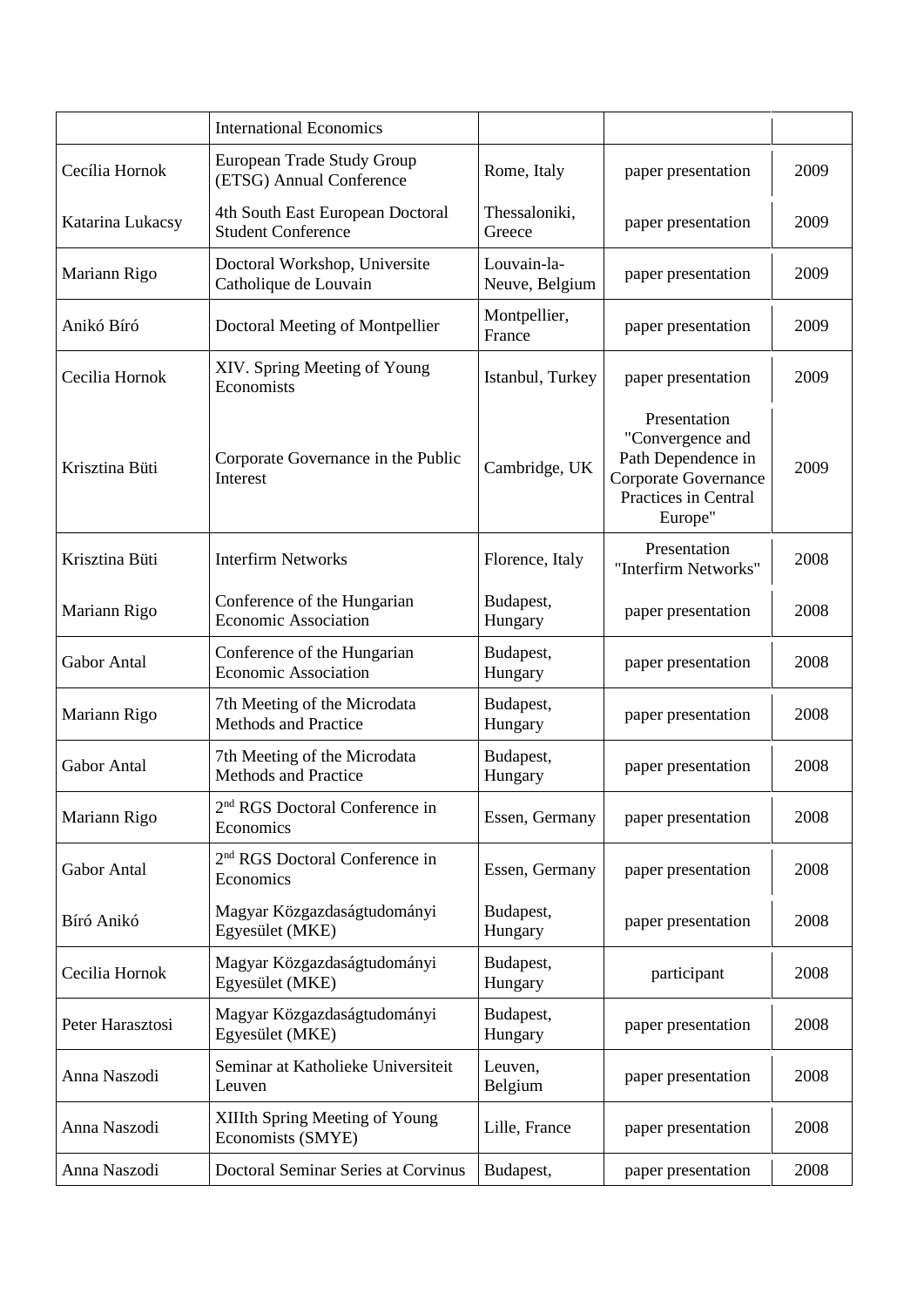|                       | University                                                                                                                                   | Hungary                     |                    |      |
|-----------------------|----------------------------------------------------------------------------------------------------------------------------------------------|-----------------------------|--------------------|------|
| Anna Naszodi          | 8th Annual Missouri Economics<br>Conference                                                                                                  | Columbia, MO,<br><b>USA</b> | paper presentation | 2008 |
| Mariann Rigó          | Comparative Analysis of Enterprise<br>Data                                                                                                   | Budapest,<br>Hungary        | paper presentation | 2008 |
| Mariann Rigó          | 4 <sup>th</sup> CEU Graduate Conference in<br><b>Social Sciences</b>                                                                         | Budapest,<br>Hungary        | paper presentation | 2008 |
| Gábor Antal           | <b>Comparative Analysis of Enterprise</b><br>Data                                                                                            | Budapest,<br>Hungary        | paper presentation | 2008 |
| Dora Benedek          | <b>EEA-ESEM Annual Conference</b>                                                                                                            | Milan, Italy                | paper presentation | 2008 |
| Katarina Lukacsy      | Jean Monnet Project on Financial<br>Integration, Structural Change,<br>Foreign Direct Investment and<br>Economic Growth in EU-25<br>Workshop | Brussels,<br>Belgium        | paper presentation | 2008 |
| Katarina Lukacsy      | The IX. International Academic<br>Conference on Economic<br>Modernization and Globalization                                                  | Moscow, Russia              | paper presentation | 2008 |
| Rodica Calmuc         | GDN-SEE workshop                                                                                                                             | Vienna, Austria             | paper presentation | 2008 |
| <b>Szilard Benk</b>   | 15th World Congress of the<br><b>International Economic Association</b>                                                                      | Istambul,<br>Turkey         | paper presentation | 2008 |
| Dora Benedek          | Annual Conference of Magyar<br>Közgazdaságtudományi Egyesület                                                                                | Budapest,<br>Hungary        | paper presentation | 2007 |
| <b>Attila Kincses</b> | European meeting of the European<br>Economic Association and the<br>Econometric Society (EEA/ESEM)                                           | Budapest,<br>Hungary        | participant        | 2007 |
| Anna Naszódi          | 22st Meeting of the European<br><b>Economic Association</b>                                                                                  | Budapest,<br>Hungary        | paper presentation | 2007 |
| Anna Naszódi          | <b>EEA Winter Meeting</b>                                                                                                                    | Brussels,<br>Belgium        | paper presentation | 2007 |
| Anna Naszódi          | First Conference of the Hungarian<br>Economic Association (MKE)                                                                              | Budapest,<br>Hungary        | paper presentation | 2007 |
| Gábor Koltay          | European meeting of the European<br>Economic Association and the<br>Econometric Society (EEA/ESEM)                                           | Budapest,<br>Hungary        | participant        | 2007 |
| Szilárd Benk          | XII. Spring Meeting of Young<br>Economists                                                                                                   | Hamburg,<br>Germany         | paper presentation | 2007 |
| Gabor Vadas           | 8th Banca d'Italia Workshop on<br><b>Public Finance Fiscal Indicators</b>                                                                    | Perugia,<br>Italy           | paper presentation | 2006 |
| Gergely Csorba        | <b>Econometric Society European</b><br>Meeting                                                                                               | Vienna, Austria             | paper presentation | 2006 |
| Anna Naszódi          | 21st Meeting of the European                                                                                                                 | Vienna, Austria             | paper presentation | 2006 |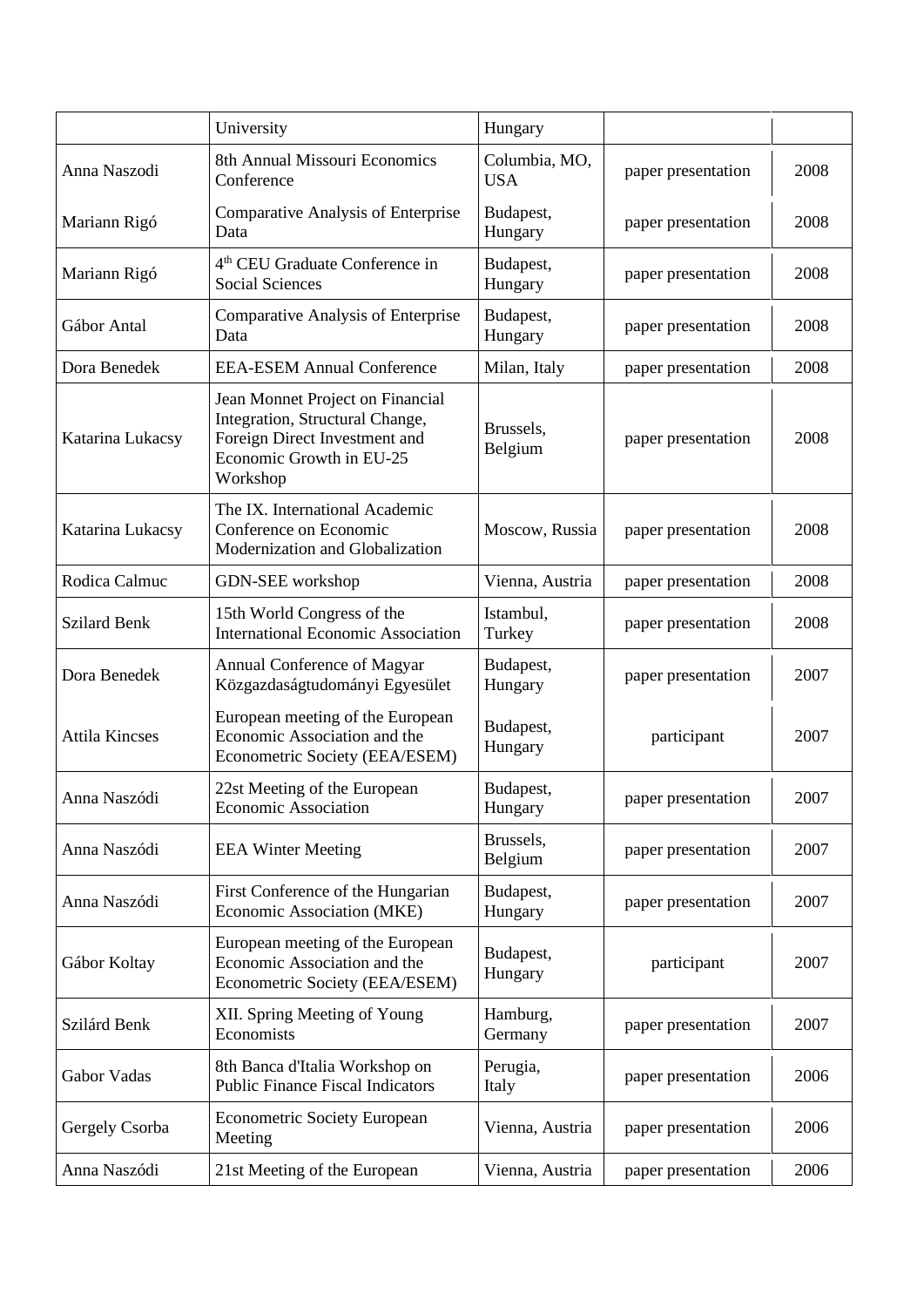|                      | <b>Economic Association</b>                                                                                         |                                |                    |      |
|----------------------|---------------------------------------------------------------------------------------------------------------------|--------------------------------|--------------------|------|
| Anna Naszódi         | 59 <sup>th</sup> East Jour Fixe on Monetary<br>Transmission in Central and Eastern<br><b>European Countries</b>     | Vienna, Austria                | paper presentation | 2006 |
| Anna Naszódi         | <b>Thirteenth International Conference</b><br>on 'Forecasting Financial Markets                                     | Aix-en-<br>Provence,<br>France | paper presentation | 2006 |
| Anna Naszódi         | XIth Spring Meeting of Young<br>Economists (SMYE)                                                                   | Seville, Spain                 | paper presentation | 2006 |
| Ádám Reiff           | <b>MNB</b> Workshop                                                                                                 | Budapest,<br>Hungary           | paper presentation | 2006 |
| Szilárd Benk         | North American Winter Meeting of<br>the Econometric Society                                                         | Philadelphia,<br><b>US</b>     | paper presentation | 2005 |
| Szilárd Benk         | Annual Conference of the Royal<br><b>Economic Society</b>                                                           | Nottingham,<br><b>UK</b>       | paper presentation | 2005 |
| Anna Naszódi         | Xth Spring Meeting of Young<br>Economists (SMYE)                                                                    | Geneva,<br>Switzerland         | paper presentation | 2005 |
| Anna Naszódi         | <b>Twelfth International Conference on</b><br>'Forecasting Financial Markets'                                       | Marseille,<br>France           | paper presentation | 2005 |
| Anna Naszódi         | <b>AEA Conference on Exchange Rates</b>                                                                             | Luxembourg,<br>Luxembourg      | paper presentation | 2005 |
| Gergely Csorba       | North American Meeting of the<br><b>Econometric Society</b>                                                         | Providence,<br>Rhode Island    | paper presentation | 2004 |
| Szilárd Benk         | 21st Symposium on Banking and<br><b>Monetary Economics</b>                                                          | Nice, France                   | paper presentation | 2004 |
| Anna Naszódi         | Third Macroeconomic Policy<br>Research Workshop on Monetary<br>Transmission in the New and Old<br>Members of the EU | Budapest,<br>Hungary           | paper presentation | 2004 |
| <b>Miklos Szalay</b> | Second Workshop on Behavioral<br>Economics                                                                          | Budapest,<br>Hungary           | paper presentation | 2004 |
| <b>Miklos Szalay</b> | First Workshop on Behavioral<br>Economics                                                                           | Budapest,<br>Hungary           | paper presentation | 2003 |
| Gergely Csorba       | Spring Meeting of Young<br>Economists                                                                               | Leuven,<br>Belgium             | paper presentation | 2003 |
| Gergely Csorba       | Third Villa Mondragone Workshop<br>on Economic Theory                                                               | Rome, Italy                    | paper presentation | 2003 |
| Gergely Csorba       | <b>Econometric Society European</b><br>Meeting                                                                      | Stockholm,<br>Sweden           | paper presentation | 2003 |
| Gergely Csorba       | <b>Conference of Austrian Economic</b><br><b>Association on Network Economics</b>                                   | Vienna, Austria                | paper presentation | 2002 |
| Gergely Csorba       | Congress of the Society for                                                                                         | Madrid, Spain                  | paper presentation | 2002 |